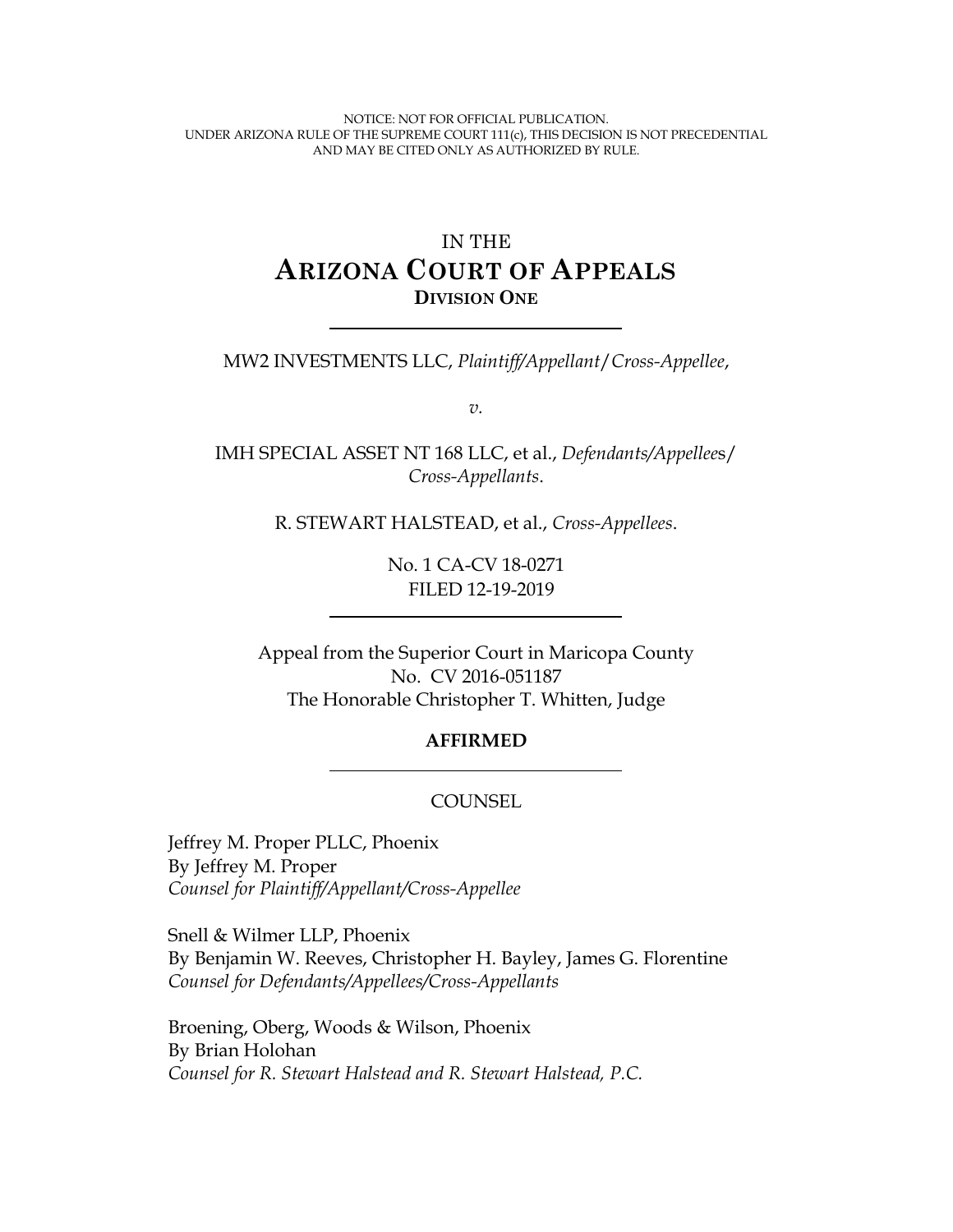#### **MEMORANDUM DECISION**

Presiding Judge Jennifer B. Campbell delivered the decision of the Court, in which Judge Maria Elena Cruz and Judge James B. Morse Jr. joined.

# **C A M P B E L L**, Judge:

**¶1** MW2 Investments LLC ("Investments") appeals the superior court's orders dismissing its complaint and denying it leave to amend its complaint against IMH Special Asset NT 168, LLC and several other related entities (collectively, "IMH"). IMH cross-appeals the court's denial of its request for sanctions pursuant to Arizona Rule of Civil Procedure ("Rule") 11. For the following reasons, we affirm.

#### **BACKGROUND**<sup>1</sup>

**¶2** Investments is a member of Seagoville Investments, LLLP ("Seagoville"). The present case is predicated on a judgment and subsequent receivership entered in a separate lawsuit involving Seagoville ("Lawsuit 1"). In that case, IMH obtained a judgment (the "Judgment") against the then-general partner of Seagoville, David Maniatis, and his revocable trust (collectively, "Judgment Debtors"). With that judgment secured, IMH asked the court to appoint a receiver to manage all assets owned or controlled by the Judgment Debtors and aid IMH in executing on the Judgment. As relevant to this case, the court appointed MCA Financial Group, Ltd. ("Receiver") as a receiver pursuant to Rule  $66(b)^2$  (the "Receivership Order"). *See* A.R.S. § 12-1241 (empowering the superior court to "appoint a receiver to protect and preserve property or the rights of parties"). The court expressly authorized the Receiver to "take immediate

<sup>&</sup>lt;sup>1</sup> Investments asks to incorporate a brief filed by the former general partner of Seagoville, David Maniatis, in a related appeal. Although ARCAP 13(h) allows parties to join in a single brief or "an appellant or appellee [to] adopt by reference any part of the brief of another party," the rule applies only to briefs filed in the same appeal. We thus grant IMH's motion to strike Investments' incorporation of David P. Maniatis' opening brief.

<sup>2</sup> The Arizona Rules of Civil Procedure were amended during the pendency of this case. No material changes affect the outcome of this appeal and, therefore, we cite to the current Rules unless noted.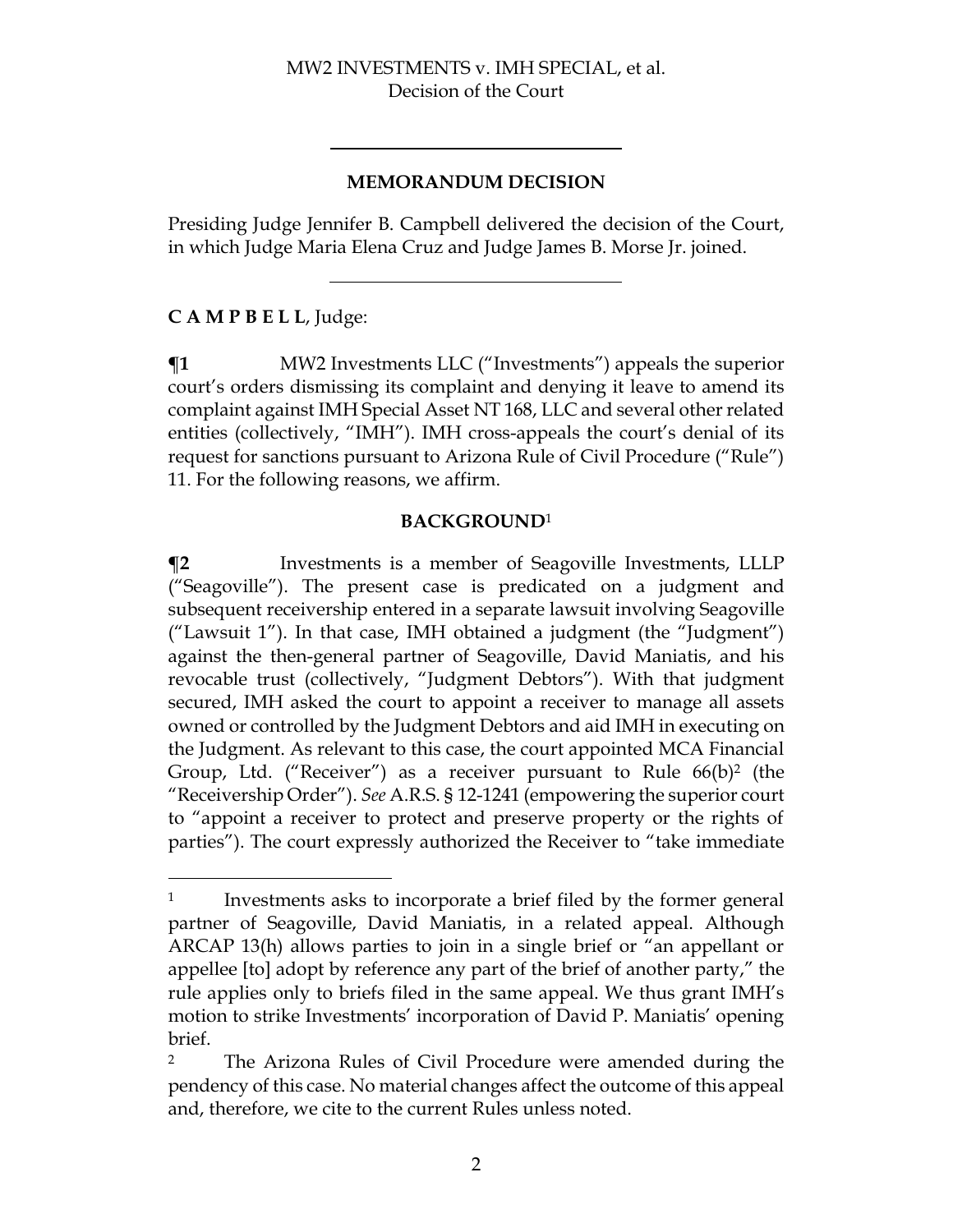possession, custody and control of all . . . partnership interests . . . owned . . . or controlled in whole or in part by" Maniatis, as the judgment debtor, and to "manage and takeover all of [Maniatis'] business affairs." The court also charged the Receiver with the duty to exercise rights in the receivership estate "for the benefit of [Maniatis'] creditors."

**¶3** After the Receiver identified over 150 different partnerships, corporations, and trusts that Maniatis created and controlled, the receivership court amended the initial Receivership Order, authorizing the Receiver to take control of many of the businesses and identify assets to be gathered into the receivership estate. This amended order included Seagoville, an entity the court determined Maniatis owned and controlled: "Seagoville is ultimately owned and controlled by Judgment Debtors David P. Maniatis ("Maniatis") and/or the DPM-TT Trust (the "Trust"), and not subject to any applicable exemptions from execution. Accordingly, Seagoville is subject to administration under this Court's MCA Receivership Order. "

**¶4** Before the Receiver was appointed, Maniatis had executed an agreement (the "Seagoville PSA") on behalf of Seagoville to sell approximately 12 acres of property in Texas ("the Seagoville Property") to a buyer (the "Buyer") for a sum certain. After execution of the Seagoville PSA, the court appointed a receiver. When Maniatis failed to timely close the sale, the Buyer sued Seagoville and the Receiver seeking specific performance.

**¶5** Rather than litigate the specific performance action, the Receiver chose to perform under the Seagoville PSA. The Receiver, joined by IMH, asked the receivership court to (1) allow the Receiver to exercise Seagoville's rights as seller pursuant to the Seagoville PSA, and (2) approve a related agreement between the Buyer and IMH that authorized IMH to purchase the Buyer's interest in the Seagoville PSA. The Receiver notified the court that IMH intended to assemble the Seagoville Property with several other parcels that could then be sold together for more money than if each parcel was sold separately. The receivership court granted the motion, finding "Seagoville [was] ultimately owned and controlled by [the Judgment Debtors]" and therefore was "subject to administration under [the] MCA Receivership Order." The court also found that all parties who claimed an ownership or management interest in Seagoville or the Seagoville Property received proper notice of the joint motion. The Receiver completed the transaction pursuant to the Seagoville PSA, and after IMH acquired ownership rights, it sold the assembled properties to a third-party.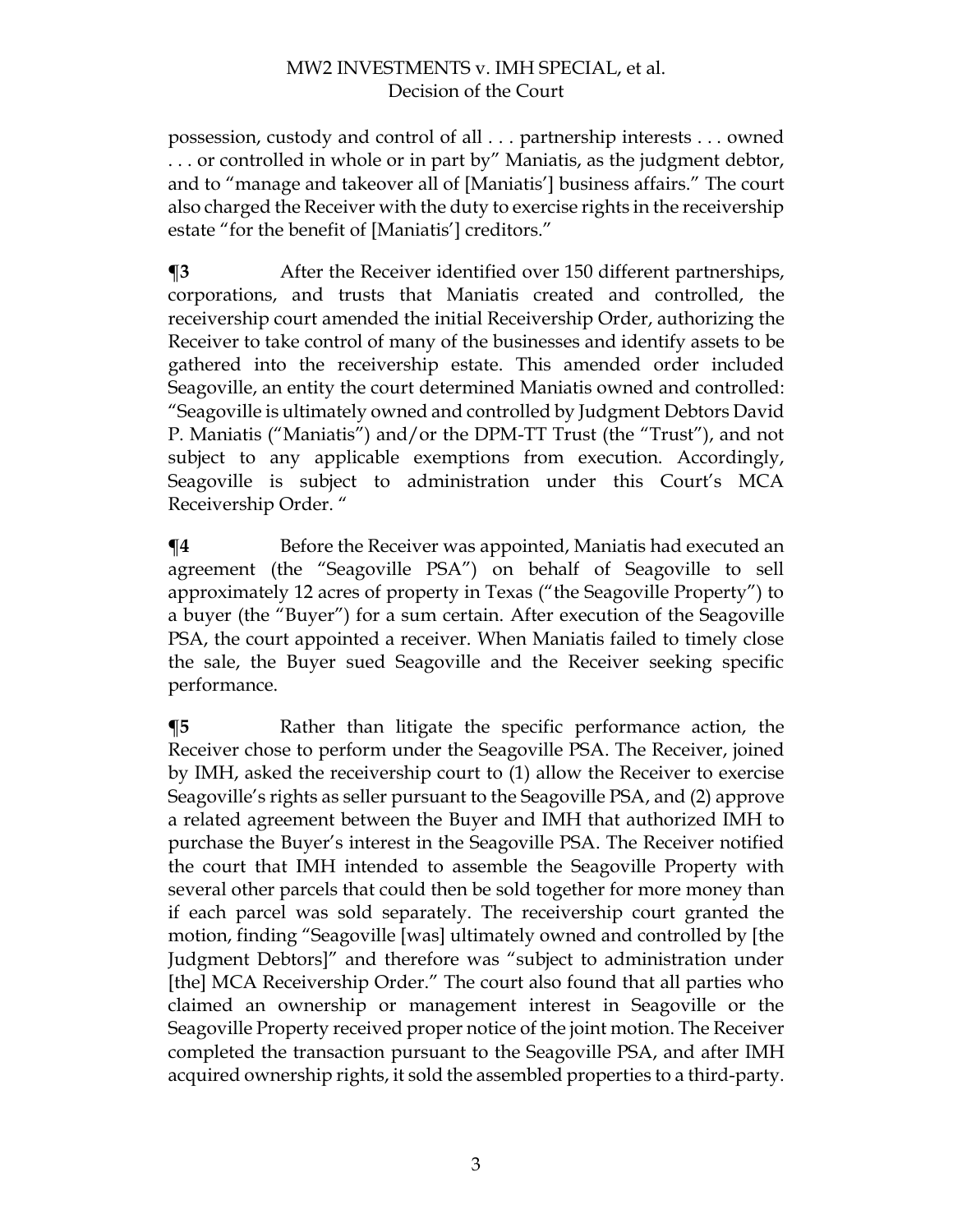All proceeds from the sale of the Seagoville Property went into the receivership estate.

 $\P6$  After IMH completed the purchase of the property, Investments attempted to intervene in the receivership proceeding. Investments moved to set aside the sale and void the appointment of the Receiver. In the alternative, Investments asked the receivership court to give it some of the proceeds of the sale of the Seagoville property. The receivership court denied Investments' motion, finding that Investments had not shown a right to intervene because its interests were already represented in the case by Maniatis, the court had already addressed the relief sought, and "if [Investments] has an interest in a receivership asset, [such as the Seagoville Property or its sale proceeds,] there is a process for [Investments] to protect that interest by submitting a claim."

**¶7** The receivership court then granted the Receiver's motion to distribute the sale proceeds to IMH, explaining it had previously determined the proceeds from the Seagoville sale were to be "made available for [IMH's] execution" on the Judgment. Noting Maniatis' objections to the distribution, the court went on to explain that the Seagoville Property is owned and controlled by the Judgment Debtors [Maniatis and his various business organizations] and subject to the Receivership and Receivership Order. The Receiver then filed a motion to wind-up the estate and make its final distributions to the creditors. Investments filed a notice of adverse impact to its interests. The court granted the Receiver's motion and denied and overruled "[a]ny and all objections to the Wind-Up Motion." As provided in that order, the Receiver distributed the remaining assets of the receivership estate and was discharged by the court.

**¶8** Investments then initiated the current lawsuit, on its own behalf and derivatively on behalf of Seagoville ("Lawsuit 2"). It alleged a 17% interest in Seagoville and sued to unwind the sale of the Property, claiming the sale occurred only through IMH's "misrepresentations, concealment of facts and other misconduct and fraud on the Court." Investments alleged six causes of action: (1) accounting and distribution; (2) sums owed under a contract; (3) fraud; (4) constructive fraud; (5) negligent misrepresentation; and (6) unjust enrichment.

**¶9** IMH filed a motion to dismiss Lawsuit 2. The superior court granted IMH's motion to dismiss and denied Investments' oral motion for leave to amend the complaint, reasoning "there is no legal theory on which [it] could prevail." IMH sought attorney fees, costs, and sanctions against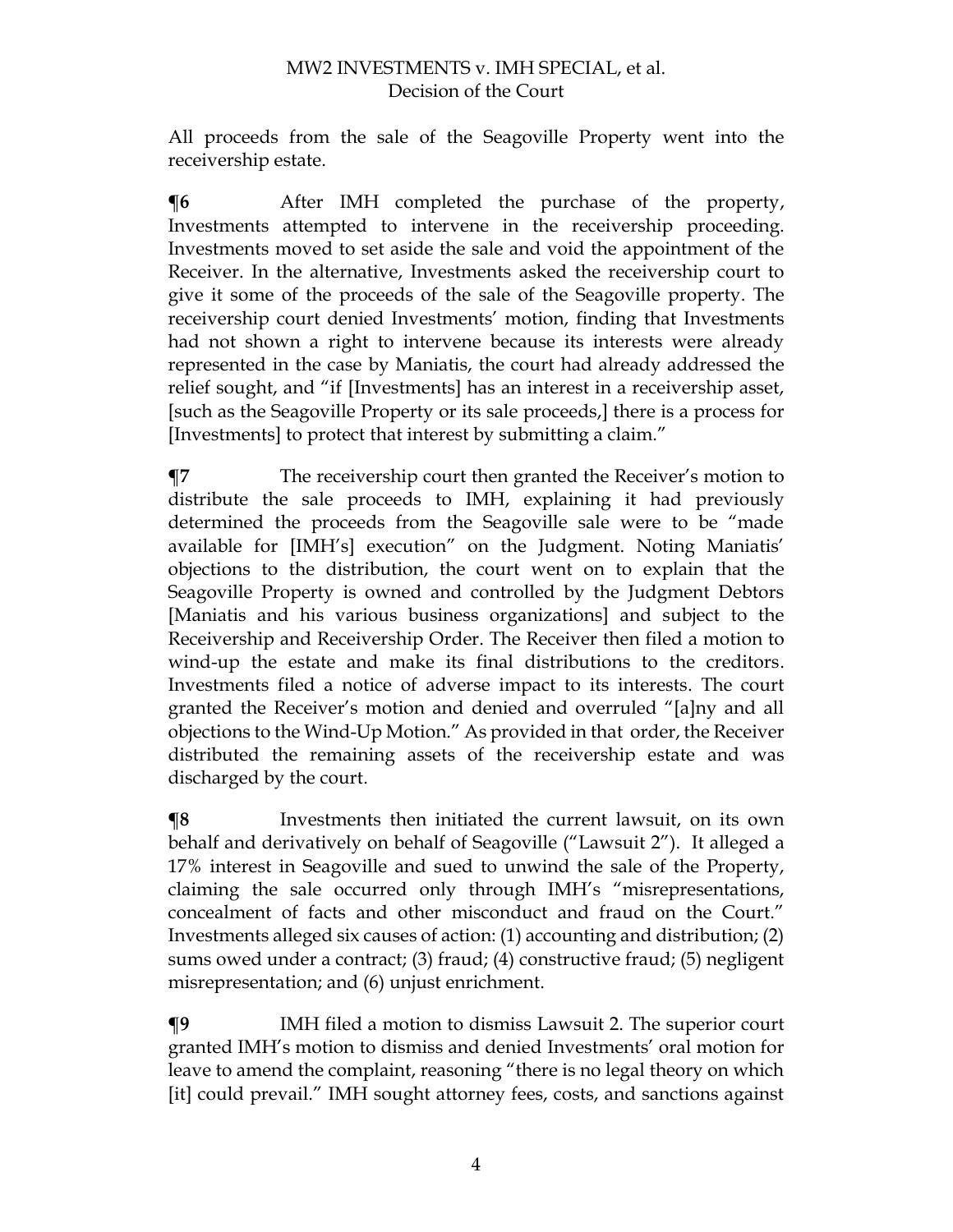Investments; its sole member/manager, Robert M. Semple; its attorney, R. Stewart Halstead; and his firm, R. Stewart Halstead, P.C. The court denied the request for sanctions under Rule 11 but awarded \$63,062.12 in attorney fees and \$1,581.72 in taxable costs under A.R.S. §§ 12-341.01 and 12-341. Investments timely appealed the superior court's dismissal of its claim and IMH timely cross-appealed the court's denial of sanctions.

### **DISCUSSION**

### **I. Investments' Claims on Appeal**

**¶10** We review the dismissal of a claim under Rule 12(b)(6) de novo. *Coleman v. City of Mesa*, 230 Ariz. 352, 355, ¶ 7 (2012). In doing so, we "assume the truth of all well-pleaded factual allegations and indulge all reasonable inferences from those facts." *Id.* at 356, ¶ 9 (citation omitted). However, we will not "speculate about hypothetical facts that might entitle the plaintiff to relief," *Cullen v. Auto-Owners Ins.*, 218 Ariz. 417, 420, ¶ 14 (2008), nor will we "accept as true allegations consisting of conclusions of law, inferences or deductions that are not necessarily implied by wellpleaded facts, unreasonable inferences or unsupported conclusions from such facts, or legal conclusions alleged as facts." *Jeter v. Mayo Clinic Ariz.*, 211 Ariz. 386, 389, ¶ 4 (App. 2005) (citation omitted).

 $\P$ **11** The premise of each of Investments' claims is that it was improperly deprived of a share in the benefits of the sale of the Seagoville property when the Receiver executed the sale to IMH and IMH subsequently packaged the property for sale to a third party. Investments argues the superior court erred by concluding that the receivership court's rulings, along with the Receiver's judicial immunity, barred its claims. Investments contends the receivership court's orders cannot bar its claims in this case because (1) IMH committed fraud on the receivership court, (2) the receivership court's orders and rulings are void because the Judgment was partially vacated on appeal, and (3) the receivership court did not have subject matter jurisdiction to appoint a receiver. 3

# **A. New Arguments may not be made on Appeal**

 $\P$ **12** For the first time on appeal, Investments argues (1) the appointment of the receiver over Seagoville's assets constituted an "'event of withdrawal' under A.R.S. § 29-323"; (2) Seagoville, rather than Maniatis

<sup>3</sup> Although Investments did not raise its attack on subject matter jurisdiction below, in our discretion, we address it here. *See Hawkins v. Allstate Ins. Co.*, 152 Ariz. 490, 503 (1987).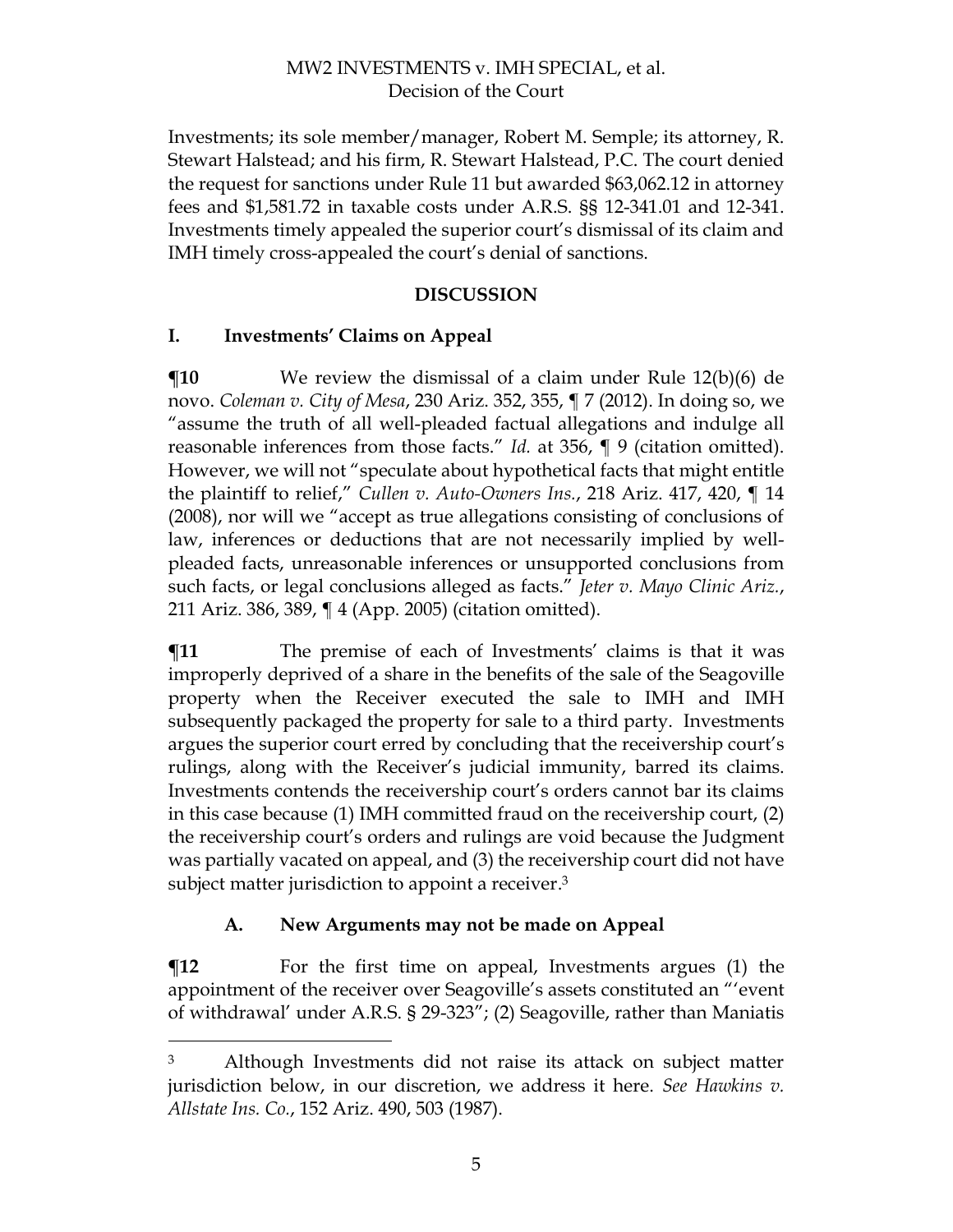and the other Judgment Debtors, owned the partnership assets; (3) it "alleged sufficient facts to support liability for conspiracy" between IMH and the Receiver amounting to a breach of fiduciary duty; and (4) it "alleged sufficient facts to support liability [of IMH] for aiding and abetting" the Receiver in breaching its fiduciary duties. Generally, "an appellate court will not consider issues not raised in the trial court." *Hawkins v. Allstate Ins. Co.*, 152 Ariz. 490, 503 (1987). Because Investments failed to raise these arguments below, we decline to consider them for the first time on appeal.

# **B. Subject Matter Jurisdiction**

**¶13** Investments challenges the receivership court's subject matter jurisdiction in the underlying matter based on theories of partnership law in Lawsuit 1. While it does not raise a challenge to the court subject matter jurisdiction in the instant case, as a practical matter, the receivership court was acting with subject matter jurisdiction. Subject matter jurisdiction is a court's statutory or constitutional authority to hear a certain type of case. *Sheets v. Mead*, 238 Ariz. 55, 57, ¶ 9 (App. 2015). The superior court has statutory authority to appoint a receiver. *See* A.R.S. § 12-1241. Likewise, under Rule 66, a court may appoint a receiver as an equitable remedy to protect property that is subject to pending litigation. Moreover, if the receiver acts within the scope of the court's appointment order, he is entitled to judicial immunity. *Mashni v. Foster ex rel. County of Maricopa*, 234 Ariz. 522, 527, ¶¶ 15–16 (App. 2014). This broad protection applies to every action taken, "whether good or bad, honest or dishonest, well-intentioned or not," and is not waived unless the receiver acts outside the scope of the order appointing him. *Id.* (quoting *B.K. v. Cox*, 116 S.W.3d 351, 357 (Tex. App. 2003)). Therefore, the receivership court acted with statutory authority and had subject matter jurisdiction over the proceeding and parties.

### **C. Converting Rule 12(b)(6) Motion into Motion for Summary Judgment**

 $\P$ **14** Investments next argues the superior court erred in denying its request to convert the motion to dismiss—brought under Rule 12(b)(6) —to a motion for summary judgment under Rule 56(A). In support of this argument, it notes that IMH relied on matters outside of the pleadings to support its motion. Under Rule 12(d), a motion to dismiss for failure to state a claim that presents "matters outside the pleading," which are "not excluded by the court . . . must be treated" as a motion for summary judgment. The rule, however, does not require conversion when the motion refers to documents that are matters of public record or matters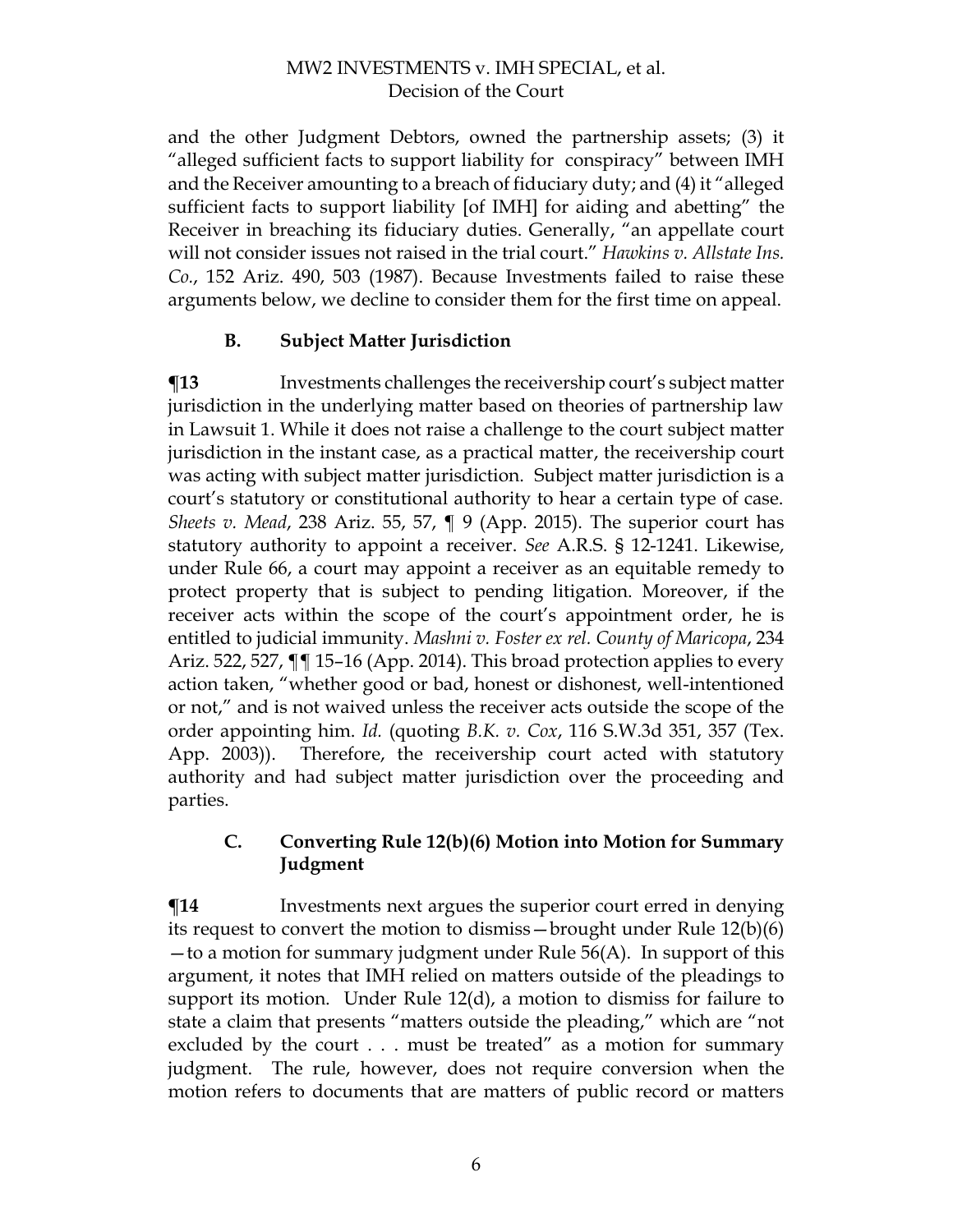central to the complaint. *Strategic Dev. & Constr., Inc. v. 7th Roosevelt Partners, LLC*, 224 Ariz. 60, 64, ¶¶ 13–14 (App. 2010).

**¶15** The documents attached to IMH's motion to dismiss relate directly to the appointment and actions of the Receiver, which the complaint itself referenced, consisting of records from the receivership litigation. Because the court considered only records that were central to the complaint, it was not required to treat the motion to dismiss as a motion for summary judgment. *Id.* at 63, 64, ¶¶ 8, 13.

# **D. Alleged Fraud Upon the Receivership Court**

**The Investments alleges the Receiver and IMH engaged in "bad"** faith, dishonest and ill-intentioned acts and omissions for the sole benefit of the creditor and to the direct prejudice and harm" of Investments. But the record illustrates that the challenged actions by the Receiver specifically, selling the Seagoville Property pursuant to the Seagoville PSA and distributing the proceeds from that sale—were specifically authorized in the Receivership Order and were conducted with the express permission of the receivership court.

**¶17** As stated, the receivership court ordered the Receiver to act "for the benefit of the Judgment Debtors' creditors." In the receivership action, Maniatis complained that the Receiver was acting in IMH's interest, but the court rejected his objection and explicitly found the Receiver was acting pursuant to the Receivership Order, which defines its scope of authority.

**¶18** To the extent Investments now challenges acts of the Receiver taken pursuant to the Receivership Order, its claims necessarily fail. As the receivership court held in rejecting Investments' motion to set aside the sale, Investments' remedy was to submit a claim in the receivership. The wind-up order entered by the receivership court finally disposed of the matter.

**The Ten-** Investments argues, however, that the Receivership Order does not bar its claims because it was procured by extrinsic fraud. Extrinsic fraud includes "deception practiced by the successful party in purposely keeping his opponent in ignorance," *Bates v. Bates*, 1 Ariz. App. 165, 168 (1965) (citation omitted), and may justify vacating a prior judgment, *see Dockery v. Cent. Ariz. Light & Power Co.*, 45 Ariz. 434, 454 (1935). The party seeking relief from a judgment based on extrinsic fraud must establish the existence and non-disclosure of the evidence in question. *See Northwest Bank (Minn.), N.A. v. Symington*, 197 Ariz. 181, 185–87, ¶¶ 15–23 (App. 2000).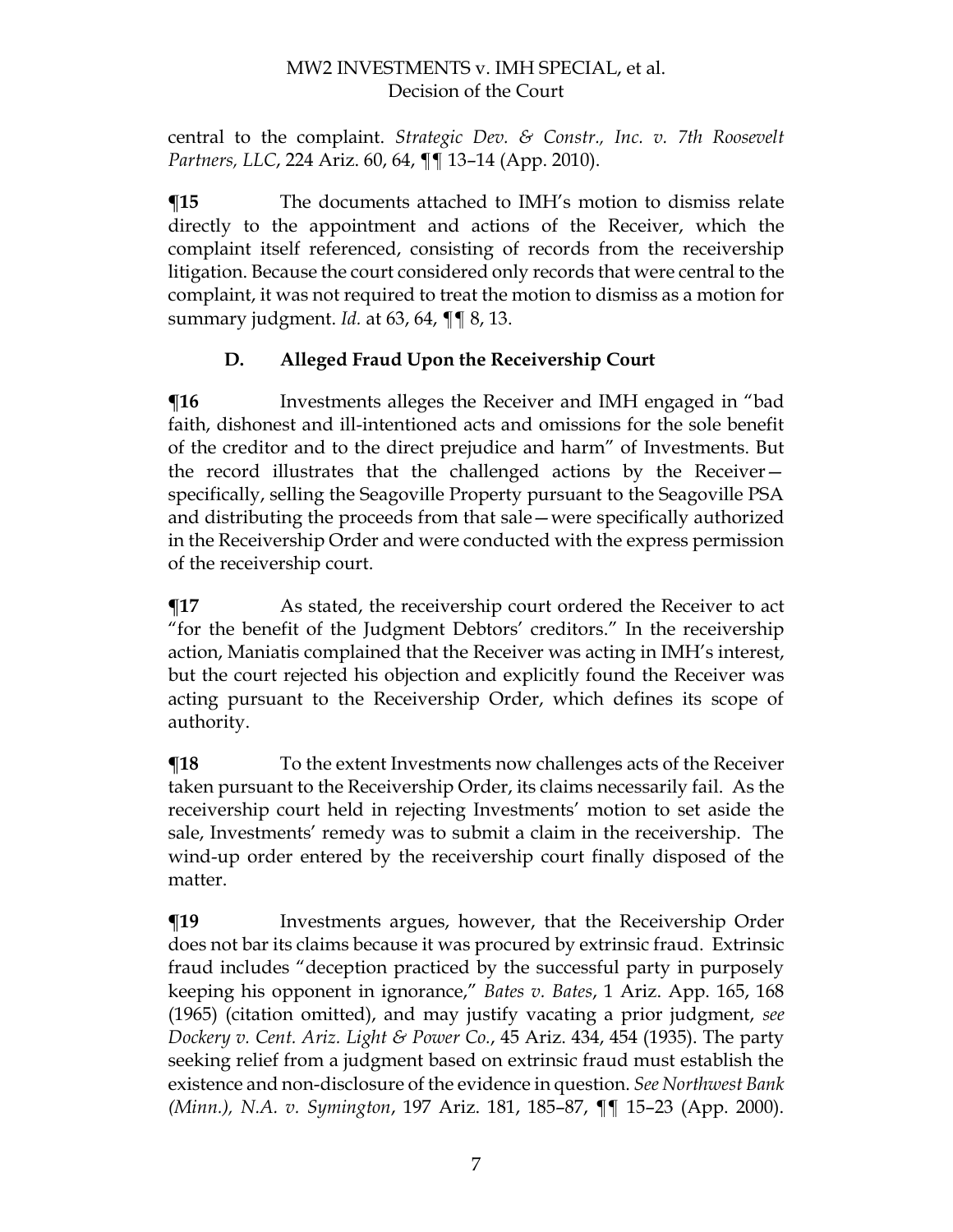Investments does not contend that IMH withheld facts from the court or the Receiver about their intention to bundle the parcels to sell in an attempt to maximize proceeds from that sale. The court was aware the purpose of the subsequent transaction was to increase the funds available to the Receiver who was attempting to satisfy the claims of the Judgement Creditors without the assets necessary to do so. Simply put, Investments did not plead sufficient facts to substantiate a claim for extrinsic fraud.

**¶20** The receivership court was fully aware that the Receiver was acting in the interest of IMH as a judgment creditor, and in fact directed it to do just that in the Receivership Order. Moreover, the receivership court directed the Receiver to complete the Seagoville PSA, which Maniatis had negotiated before the Receiver was appointed.

**The Investments also argues that even if the Receiver may be** immune from a claim for breach of fiduciary duty owed to Seagoville and its members, "IMH should be held vicariously liable for the alleged wrongful acts and omissions of the [R]eceiver." But the receivership court's approval of the transactions by the Receiver bar Investments' current claims, independent of any application of receiver immunity. Because Investments did not allege facts sufficient to show fraud on the receivership court in connection with its entry of the Receivership Order or its approval of the Seagoville transaction, Investments' attack on those transactions based on allegations of vicarious liability also fails.

# **E. Vacated Judgment from the Court of Appeals**

**¶22** Investments next argues that the entirety of the receivership court's rulings are void because this court partially vacated the Judgment that was the basis for appointing MCA as a receiver. *See IMH Special Asset NT 168, LLC v. Aperion Communities, LLLP ("Aperion")*, No. 1 CA-CV 13-0131, 2016 WL 7439001 (Ariz. Ct. App. Dec. 27, 2016) (mem. decision).

**¶23** In *Aperion*, this court held that, although the Judgment Debtors' creditors were entitled to summary judgment with respect to the Judgment Debtors' defaults, questions of fact remained about the precise balance owed. *Id.* at \*4, \*6, ¶¶ 20, 30. In doing so, this court vacated the Judgment and remanded, directing the superior court to determine the amount owed. *Id.* at \*6, ¶¶ 30-33. The court noted, however, that "even if the [creditors] do not prove their claimed deficiency balances upon remand, substantial deficiency balances will still exist even under the [Judgment Creditors'] version of the facts." *Id.* at \*6, ¶ 33. The creditors filed a motion for reconsideration with this court, and we ordered that any judgment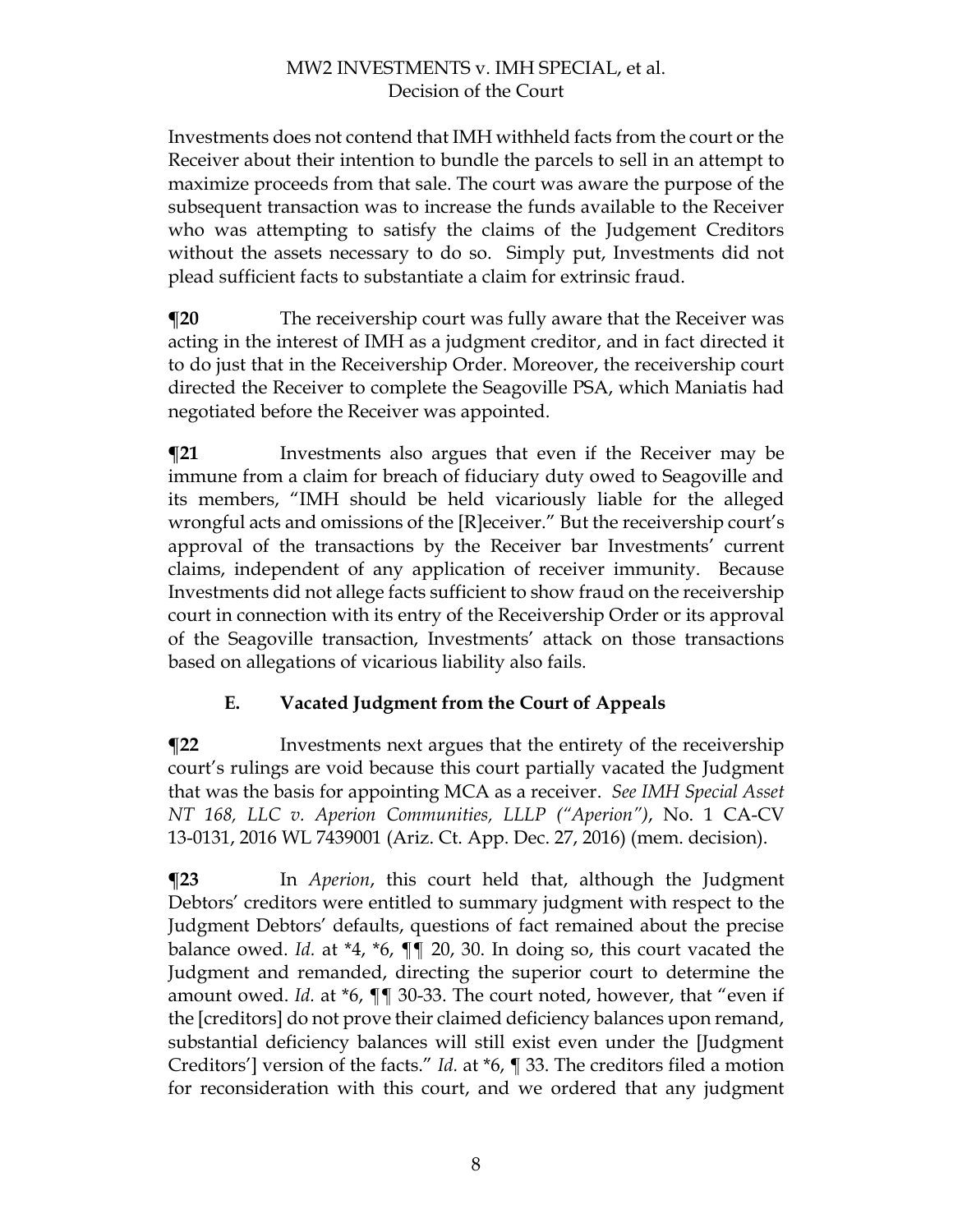entered on remand be entered *nunc pro tunc* to the date of the original Judgment.

**The Texause the creditors were still entitled to a "substantial"** deficiency balance," this court's prior ruling did not render the appointment of the Receiver and its subsequent actions void.

# **F. Investments' Motion for Leave to Amend**

**The Investments also argues the superior court erred by denying** its motion for leave to amend the complaint. We review for an abuse of discretion the denial of a motion for leave to amend. *Timmons v. Ross Dress For Less, Inc.*, 234 Ariz. 569, 572, ¶ 17 (App. 2014) (explaining a court does not abuse its discretion in denying a motion for leave to amend if amendment would be futile); *ELM Ret. Ctr., LP v. Callaway*, 226 Ariz. 287, 292, ¶ 26 (App. 2010).

**There, the court found there is no legal theory on which** Investments could prevail, given the absolute immunity of the Receiver. We find no abuse of discretion in this finding. The record shows the Receiver and IMH acted with express authorization of the receivership court. Investments' complaint failed to allege facts to support extrinsic fraud, and on appeal, it still fails to identify any additional facts it might have alleged to support its claims.<sup>4</sup>

### **II. Superior Court's Denial of IMH's Request for Rule 11 Sanctions Against Investments**

**¶27** IMH asks us to "conclude that [Investments'] Complaint lacked any good faith basis in either fact or law" and reverse the superior court's Rule 11 order declining to sanction Investments, Robert Semple (Investments' principal), R. Stewart Halstead, and R. Stewart Halstead P.C. (Investments' counsel). We review the superior court's denial of Rule 11 sanctions for an abuse of discretion. *See Roberts v. City of Phoenix*, 225 Ariz. 112, 123, ¶ 45 (App. 2010). We will affirm the court's ruling unless it is "clearly untenable, legally incorrect, or amount[s] to a denial of justice." *State ex rel. Thomas v. Newell*, 221 Ariz. 112, 114, ¶ 6 (App. 2009) (internal quotation omitted).

<sup>&</sup>lt;sup>4</sup> Given our resolution of Investments' arguments on appeal, we need not determine whether its collateral attack on the receivership court's orders is precluded under the doctrine of claim preclusion.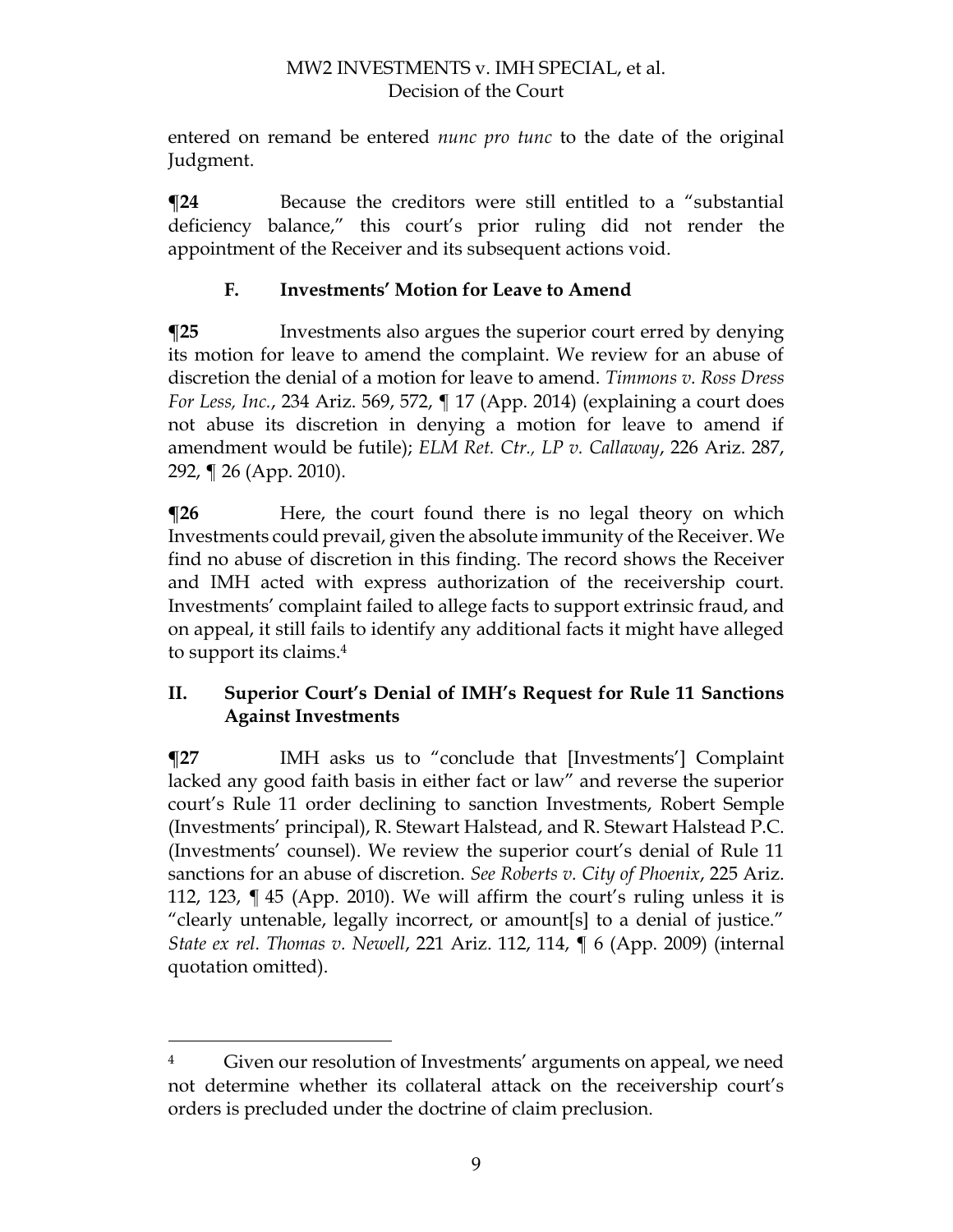**¶28** "[A]n attorney violates Rule 11 by filing a document that he or she knows or should know asserts a position that 'is insubstantial, frivolous, groundless or otherwise unjustified.'" *Cal X-Tra v. W.V.S.V. Holdings, L.L.C.*, 229 Ariz. 377, 410, ¶ 113 (App. 2012) (internal quotation omitted). "The good faith component of Rule 11 is not based on whether an attorney subjectively pursues claims in good faith, but instead is judged on an objective standard of what a professional, competent attorney would do in similar circumstances . . . ." *Standage v. Jaburg & Wilk, P.C.*, 177 Ariz. 221, 230 (App. 1993). A violation of this rule permits the court to impose an appropriate sanction, which may include expenses and attorney fees caused by the filing of the pleading. Rule  $11(c)(1)$ .

**¶29** In its request for Rule 11 sanctions, IMH argued that Investments' complaint lacked any good faith basis and was barred by the receivership court's orders, and that Semple acted in bad faith in bringing the complaint. The superior court denied IMH's motion, declining to sanction Investments, Semple, or Halstead, reasoning that "the record does not support a conclusion that it was objectively unreasonable for [Investments'] lawyer to pursue IMH." The court explained that, although Halstead's theory was creative and later turned out to be unsupported by facts, based on the record at the time the complaint was filed, Halstead did not act in an objectively unreasonable manner. We do not find an abuse of discretion in the superior court's ruling declining to impose sanctions.

# **III. Attorney Fees**

**¶30** Investments argues the superior court erred in awarding attorney fees to IMH for three reasons. First, Investments argues the court abused its discretion when it found five of their claims "derive from contract." Second, Investments argues the court should not have awarded fees that IMH incurred in connection with its unsuccessful Rule 11 motion for sanctions. Finally, Investments argues the award of fees is unreasonable because IMH did not provide the terms of its fee agreement.

**¶31** We review the superior court's award of attorney fees and costs for an abuse of discretion. *Charles I. Friedman, P.C. v. Microsoft Corp.*, 213 Ariz. 344, 350, ¶ 17 (App. 2006). We will affirm the court's award of attorney fees and costs if it has "any reasonable basis." *State Farm Mut. Auto Ins. Co. v. Arrington*, 192 Ariz. 255, 261, ¶ 27 (App. 1998). Whether the basis for awarding fees is proper is an issue of law we review de novo. *Barrow v. Ariz. Bd. of Regents*, 158 Ariz. 71, 80 (App. 1988).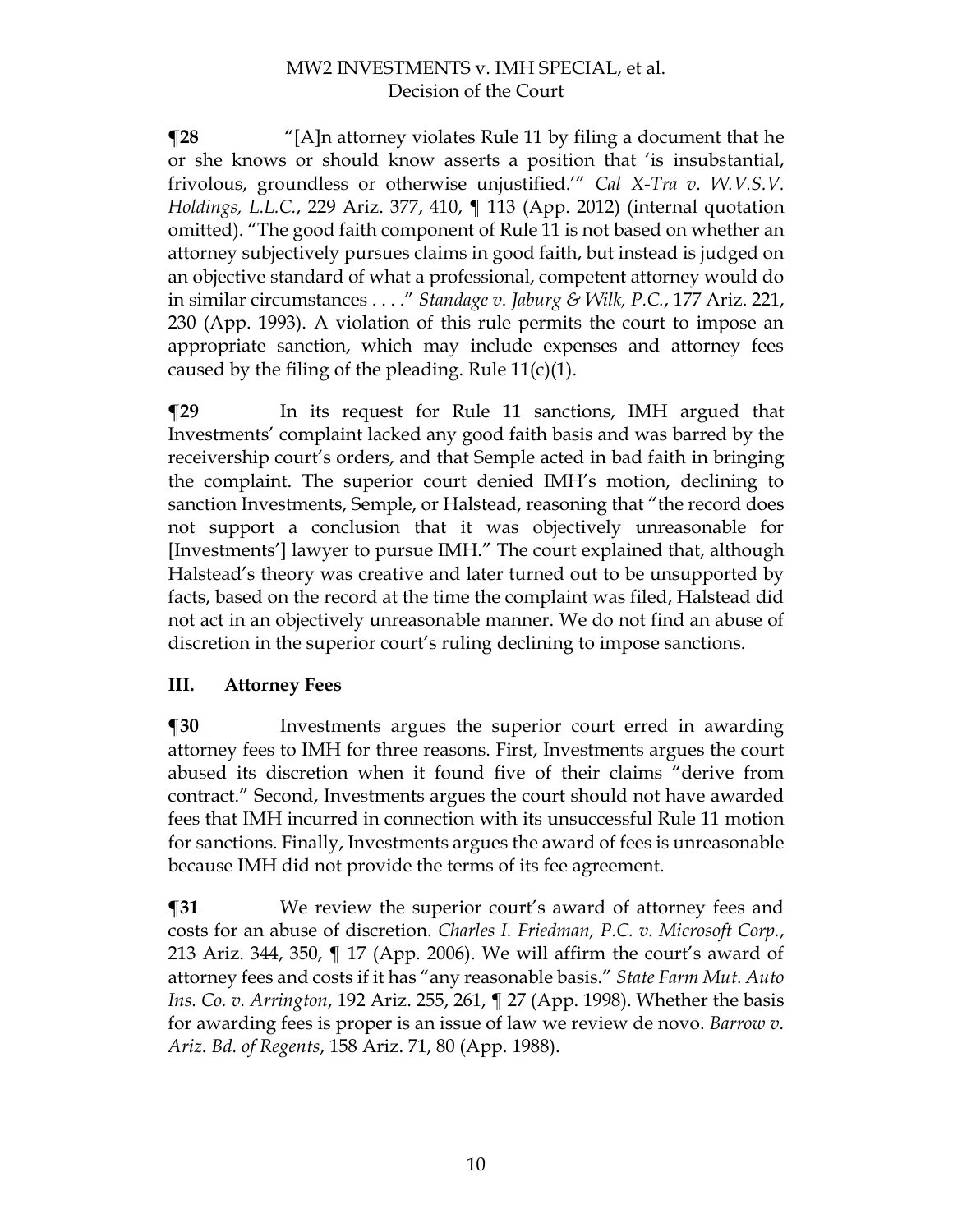**¶32** The superior court did not err in awarding attorney fees pursuant to A.R.S. § 12-341.01. Section 12-341.01 provides for recovery of fees to the successful party in any contested action arising out of a contract. The phrase "arising out of a contract" in § 12-341.01 must be read broadly, and "an action is considered to have arisen out of contract" if the claim would not exist absent the contract. *ML Servicing Co. v. Coles*, 235 Ariz. 562, 570, ¶ 30 (App. 2014). The superior court found IMH was entitled to attorney fees under § 12-341.01 for every count in the complaint, except the count for accounting and distribution, explaining the remaining counts were derived from the contract for the sale and purchase of the Seagoville Property. The court further explained that Seagoville's claims were based on the contract, that the contract was "the direct result of fraud, constructive fraud, or negligent misrepresentation, and that it resulted in unjust enrichment." We agree. Absent the contract IMH entered into for the purchase of the Seagoville Property, after the Seagoville PSA was entered into, Investments' claims would not exist.

**¶33** The superior court likewise did not err in awarding IMH attorney fees that were incurred in pursuing IMH's unsuccessful Rule 11 motion for sanctions. When "a party has accomplished the result sought in the litigation, fees should be awarded for time spent even on unsuccessful legal theories." *Schweiger v. China Doll Rest., Inc.*, 138 Ariz. 183, 189 (App. 1983). The court has discretion to award fees when "a successful claim is intertwined with one for which fees are not awardable." *City of Cottonwood v. James L. Fann Contracting, Inc.*, 179 Ariz. 185, 194 (App. 1994). Here, the court treated the research done in IMH's Rule 11 motion as research done for its case in chief. IMH sought to dismiss Investments' complaint, and it was successful in doing so. Moreover, its arguments for sanctions are directly related to its arguments for why Investments' complaint should be dismissed as a matter of law.

**¶34** Finally, the fee award to IMH is not unreasonable. Investments argues that IMH's failure to "provide by affidavit or otherwise its fee agreement with its attorneys" is fatal to its request for attorney fees. We disagree. We have held an affidavit submitted in connection with an application for fees must identify the agreed-upon hourly billing rate between the lawyer and the client. *China Doll*, 137 Ariz. at 188. Here, IMH submitted affidavits of its counsel to support its request for a fee award, which contained the billable rate of IMH's counsel and the amount of time billed. The superior court reasoned "[Investments] has offered no . . . reason" to disbelieve IMH's counsel's sworn *China Doll* affidavit, and in the absence of such a reason, courts generally accept sworn affidavits as true.